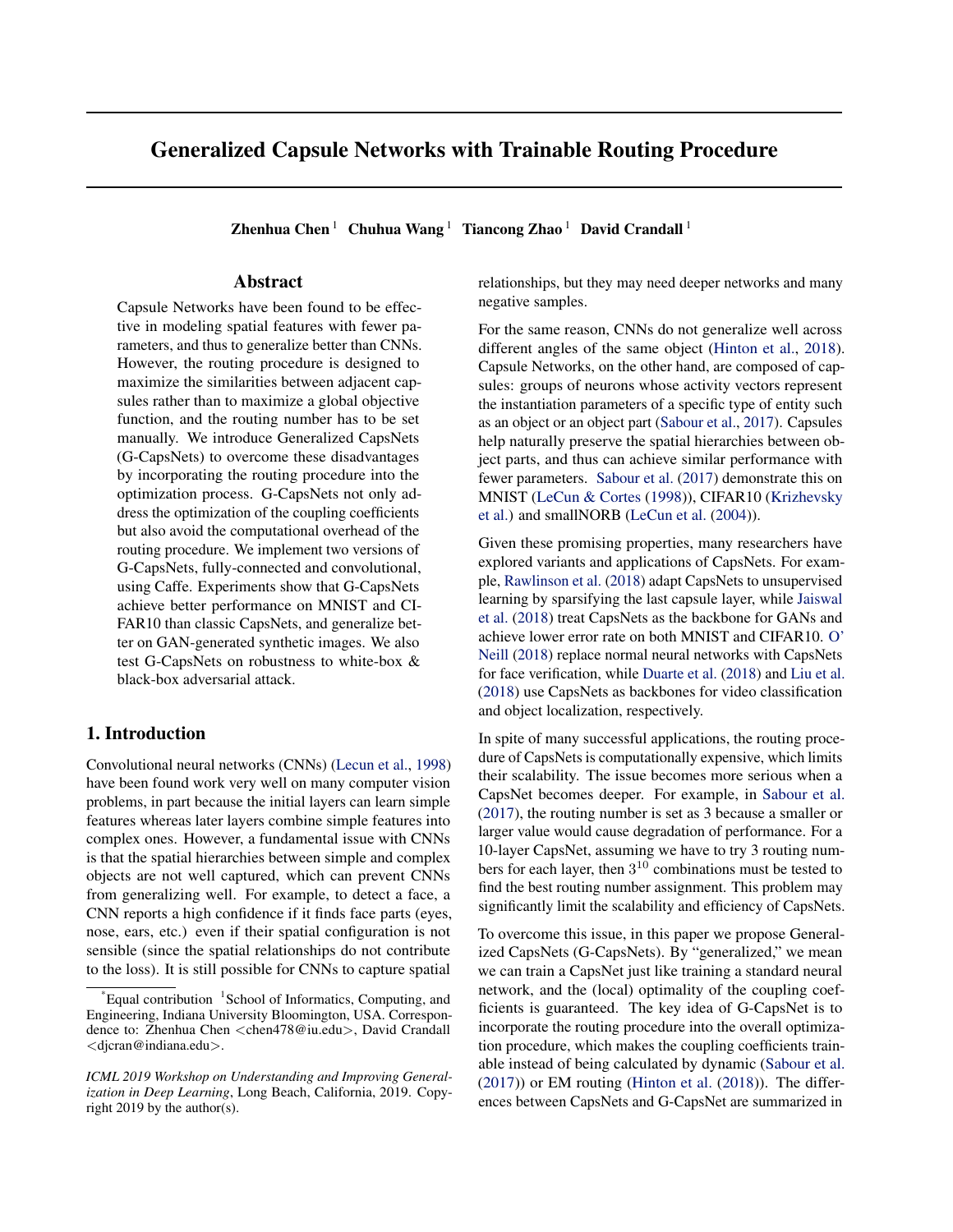| <b>Generalized Capsule Networks with Trainable Routing Procedure</b> |  |  |  |  |  |  |
|----------------------------------------------------------------------|--|--|--|--|--|--|
|----------------------------------------------------------------------|--|--|--|--|--|--|

<span id="page-1-0"></span>

|                   | <b>CapsNets</b>   | <b>G-CapsNets</b> |
|-------------------|-------------------|-------------------|
| Optimization      | $SGD + heuristic$ | SGD               |
| Routing procedure | agreement         | training          |
| Times of Routing  | meta parameter    |                   |
| Coefficients sum  |                   | any number        |

Table 1. CapsNets versus G-CapsNets. CapsNets use a routing procedure called "routing by agreement (dynamic routing, EM routing);" thus the optimization of CapsNets is a hybrid of Stochastic Gradient Descent (SGD) and this heuristic algorithm, while G-CapsNets use pure SGD. CapsNets require several iterations of the routing procedure to find appropriate coupling coefficients whose sum has to be 1 for each layer, while the coupling coefficients in G-CapsNets are treated as ordinary parameters and thus can be any number and only need to be calculated once for each pass.

### Table 1.

We also test the scalability, generalization, and robustness of G-CapsNets. We find that, compared to vanilla CNNs, G-CapsNets show better scalability and generalization by using fewer parameters which is consistent with what CapsNets have claimed. However, we find that G-CapsNets are as vulnerable as CNNs to white-box adversarial attacks, which is inconsistent with what the original CapsNets [\(Hin](#page-4-0)[ton et al.,](#page-4-0) [2018\)](#page-4-0) have found. Considering that G-CapsNets also fall into the slot of CapsNets, so if G-CapsNet is not robust to adversarial white-box attack, then the claim that CapsNet is robust to adversarial white-box attack is questionable. We find similar evidence in [\(Marchisio et al.,](#page-4-0) [2019;](#page-4-0) [Yoon,](#page-4-0) [2017\)](#page-4-0). [\(Marchisio et al.,](#page-4-0) [2019\)](#page-4-0) develop a method (the attack belongs to black-box but similar to white-box) to attack CapsNets successfully while [\(Yoon,](#page-4-0) [2017\)](#page-4-0) find that CapsNets are vulnerable to various attack types (including white-box attack). We conjecture that the robustness of [\(Hinton et al.,](#page-4-0) [2018\)](#page-4-0) comes from randomness introduced during the routing procedure rather than the network itself.

# 2. Related work

Other researchers have found the routing procedure to be computationally expensive and have tried to improve it. For example, [Wang & Liu](#page-4-0) [\(2018\)](#page-4-0) introduce a regularizer based on KL divergence to minimize the clustering loss between capsules of adjacent layers. [Li et al.](#page-4-0) [\(2018\)](#page-4-0) try to reduce computational cost by adopting two extra branches to approximate the routing process. Both of these papers propose an alternative procedure to replace the expensive "routing by agreement." However, the approximation of the routing procedure is restricted to calculating the coupling coefficients accurately which is not necessarily consistent with the final objective function. G-CapsNets, on the other hand, simplify the routing procedure and make it serve the



Figure 1. The structure of G-CapsNets. The capsules in the lower layers are transformed into intermediate capsules with some target dimension, then the routing procedure combines these transformed capsules to form new capsules in the upper layer.

whole objective function directly.

# 3. Our approach: Generalized CapsNets

Similar to a CapsNet, each capsule layer of a G-CapsNet has two operations: capsule transformation and capsule routing. As Figure 1 shows, capsule transformation performs dimension transformation between adjacent capsule layers, while capsule routing combines the transformed capsules.

### 3.1. Capsule transformation & routing

Capsule transformation happens between adjacent capsule layers, converting one type of capsule  $\mathbf{u_i}$  into another type of capsule  $\mathbf{u}_{j|i}$  through a matrix operation  $\mathbf{W}_{ij}$ ,

$$
\mathbf{u}_{j|i} = \mathbf{W}_{ij}\mathbf{u}_i.
$$

In theory, we can transform any type of capsule into any other type of capsule. The capsules can be tensors of any shape as long as we have the appropriate transformation matrix. For example, in [Sabour et al.](#page-4-0) [\(2017\)](#page-4-0), 8-d capsules are transformed into 16-d capsules, while in [Hinton et al.](#page-4-0) [\(2018\)](#page-4-0),  $4 \times 4$  capsules are transformed into  $4 \times 4$ .

Capsule routing ensures capsules in lower layers are scaled and sent to their parent capsules in higher layers. From another point of view, capsule routing can be considered as a clustering procedure in which the capsules in the upper layer are centers while the capsules in the lower layer are points that need to be chosen. Capsule routing combines information to forge new capsules,

$$
\mathbf{v}_{\mathbf{j}} = \sum_{i} c_{ij} \mathbf{u}_{\mathbf{j}|\mathbf{i}}.
$$

Note that the coupling coefficients  $c_{ij}$  are not acquired by the "routing-by-agreement" but depend on the optimization target. Thus the coupling coefficients could be any value, depending on the loss term and the regularizer term of the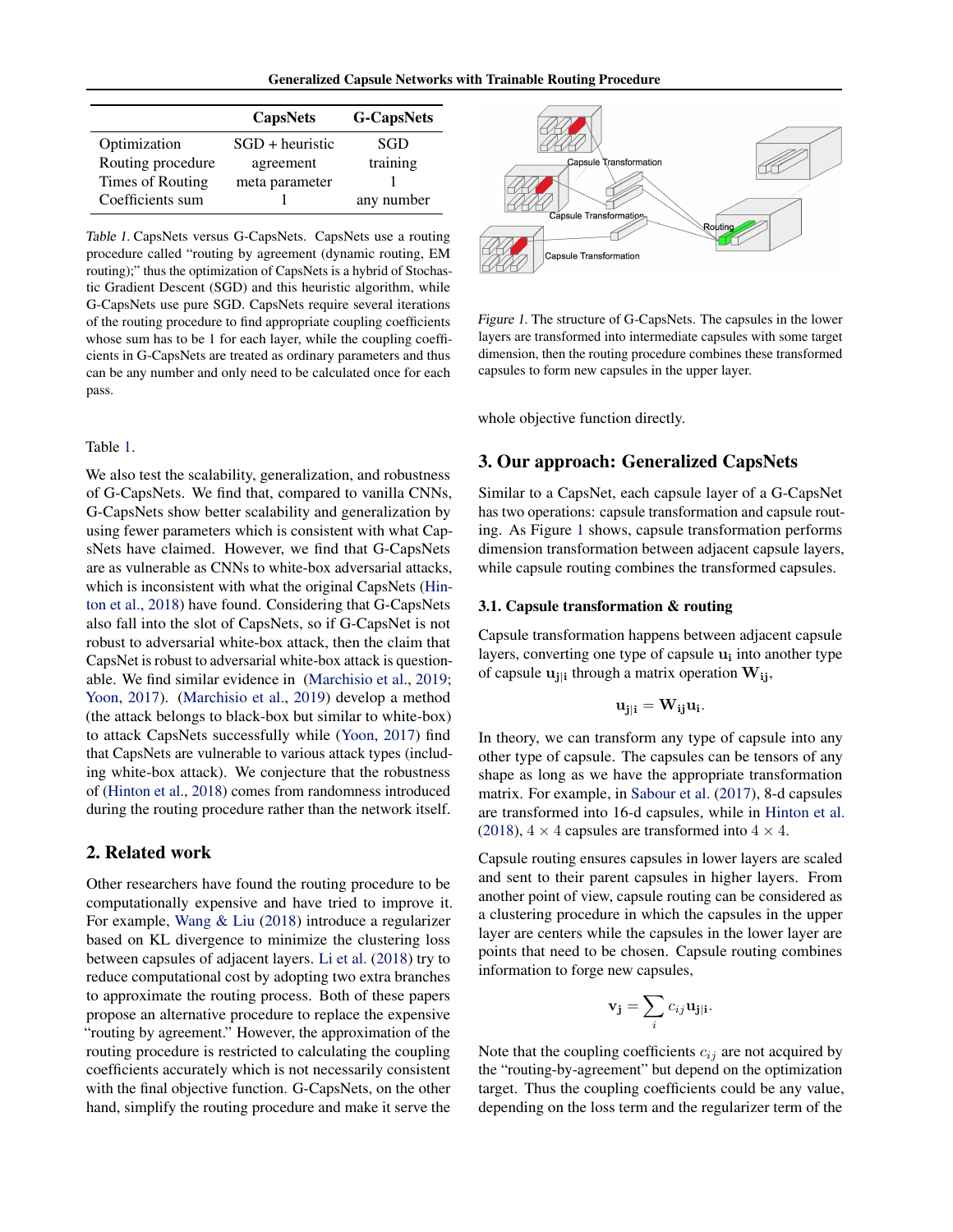whole network. In other words, G-CapsNets choose the routing coefficients that best fit the loss function, and thus the sum of the coupling coefficients ( $\sum_i c_{ij}$ ) does not have to be 1.

Although the two operations of G-CapsNets are similar to CapsNets, there is a fundamental difference: the routing procedure of CapsNets serves as the optimization of similarities between capsules while the routing procedure in G-CapsNets serves as a step for the global optimization target.

### 3.2. Activation & loss function

The idea of a squash function in a Capsule Network is to map the length of a capsule to a number between 0 and 1. We adopt  $\mathbf{v}'_j = \left(1 - \frac{1}{e^{||\mathbf{v}'||_j}}\right)$  $\frac{1}{e^{\parallel {\bf v_j} \parallel}} \bigg) \, \frac{{\bf v_j}}{\parallel {\bf v_j}}$  $\frac{\mathbf{v}_j}{\|\mathbf{v}_j\|}$  as suggested by [Edgar](#page-3-0) [et al.](#page-3-0) [\(2017\)](#page-3-0), rather than the one in [Sabour et al.](#page-4-0) [\(2017\)](#page-4-0), to achieve faster convergence. The margin loss function (see Equation 1) is the same as in [\(Sabour et al.,](#page-4-0) [2017\)](#page-4-0),

$$
L_k = T_k * \max(0, m^+ - ||\mathbf{v_k}||)^2 + \lambda * (1 - T_k) * \max(0, ||\mathbf{v_k}|| - m^-)^2.
$$
 (1)

# 4. Experiments

### 4.1. G-CapsNets on MNIST & CIFAR10

### 4.1.1. FULLY CONNECTED G-CAPSNETS ON MNIST

For G-CapsNets, we adopt the same architecture as [Sabour](#page-4-0) [et al.](#page-4-0) [\(2017\)](#page-4-0). The first convolutional layer outputs 256 feature maps. The second convolutional layer outputs 256 feature maps or  $32\times6\times68$  B capsules. For the final layer, we replace the dynamic routing procedure with our trainable routing procedure. Please check our released code or [Sabour et al.](#page-4-0) [\(2017\)](#page-4-0) for more details. We lso adopt the same baseline described in [Sabour et al.](#page-4-0) [\(2017\)](#page-4-0), with three convolutional layers of 256, 256, and 128 channels. The kernels and strides are 5x5 and 1. The last convolutional layer is followed by two fully-connected layers of size 328 and 192 and a 10-class softmax classifier.

We call the capsule structure here (and the one in [Sabour](#page-4-0) [et al.](#page-4-0) [\(2017\)](#page-4-0)) "fully-connected CapsNet" since each capsule in the higher layer connects to every capsule in the lower layer. As Table 2 shows, no matter the reconstruction involved, G-CapsNets achieves better performance than CNNs or CapsNets [\(Sabour et al.,](#page-4-0) [2017\)](#page-4-0). Note that the accuracy of the baseline and CapsNets reported here is lower than in [Sabour et al.](#page-4-0) [\(2017\)](#page-4-0) due to differences in the data augmentation (pixel-shifting) adopted by [Sabour et al.](#page-4-0) [\(2017\)](#page-4-0) as well as different frameworks (Caffe versus TensorFlow).

| Algorithm        | error rate $(\% )$                 | param#     |
|------------------|------------------------------------|------------|
| vanilla CNN      | $0.91_{\pm 0.09}/36.54_{\pm 0.78}$ | 35.4M/9.6M |
| CapsNets**       | $1.24_{\pm 0.10}/40.88_{\pm 0.67}$ | 8.2M/2.67M |
| FC G-CapsNets    | $0.67_{\pm 0.05}/32.70_{\pm 0.47}$ | 8.2M/2.67M |
| FC G-CapsNets*   | $0.66_{+0.03}$ /-                  | $6.8M/-$   |
| Conv G-CapsNets  | $0.84_{\pm 0.09}/33.53_{\pm 0.52}$ | 6.9M/2.67M |
| Conv G-CapsNets* | $0.86_{\pm 0.1317}$ /-             | $5.5M/-$   |
| Multi G-CapsNets | $-734.29_{+0.33}$                  | $-716K$    |

Table 2. Error rate versus number of parameters on MNIST & CI-FAR10. Note that "\*" means no reconstruction, and "CapsNets\*\*" is the algorithm that comes from [\(Sabour et al.,](#page-4-0) [2017\)](#page-4-0). Each number before and after slash is the corresponding error rate of MNIST and CIFAR10 respectively.

#### 4.1.2. CONVOLUTIONAL G-CAPSNETS ON MNIST

Similar to the structure in [Hinton et al.](#page-4-0) [\(2018\)](#page-4-0), we build a convolutional version of G-CapsNets. The same type of capsules of different positions share the same transformation matrices. We use a 6x6 kernel for the last capsule layer and a 4x4 matrix As Table 2 shows, convolutional G-CapsNets achieve better performance compared to the baseline by using fewer parameters.

### 4.1.3. G-CAPSNETS ON CIFAR10

For CIFAR10, we build a similar G-CapsNet structure as the one used for MNIST, except that: (1) we use 64 feature maps (rather than 256 feature maps) in the first convolutional layer, and (2) we use an 8x8 kernel for the capsule layer and transform each capsule with an 8x8 matrix. The baseline shares the same structure as G-CapsNets for the first two layers, and has two fully-connected layers with outputs of 512 and 10. As Table 2 shows, both fully-connected CapsNets and convolutional CapsNets achieve better performance than either the baseline or CapsNets. We also develop a multi-layer version of G-CapsNets which achieves better performance than either CNNs or CapsNets, as Table 2 shows. Please refer to the supplementary appendix for more details.

#### 4.2. Generalization and robustness of G-CapsNets

CapsNets are better at capturing the relationship of different spatial features, so it makes sense to believe that CapsNets should be more generalizable and robust. To test if this, we use AC-GANs (Auxiliary Classifier Generative Adversarial Networks) proposed by [\(Odena et al.,](#page-4-0) [2017\)](#page-4-0) to generate synthetic images. Specifically, we generate 4,000 artificial MNIST-like images (400 images for each digit), as Figure [2](#page-3-0) shows. AC-GAN encodes both class labels as well as noise to generate synthetic images. The discriminator of AC-GAN also outputs a distribution over the source and the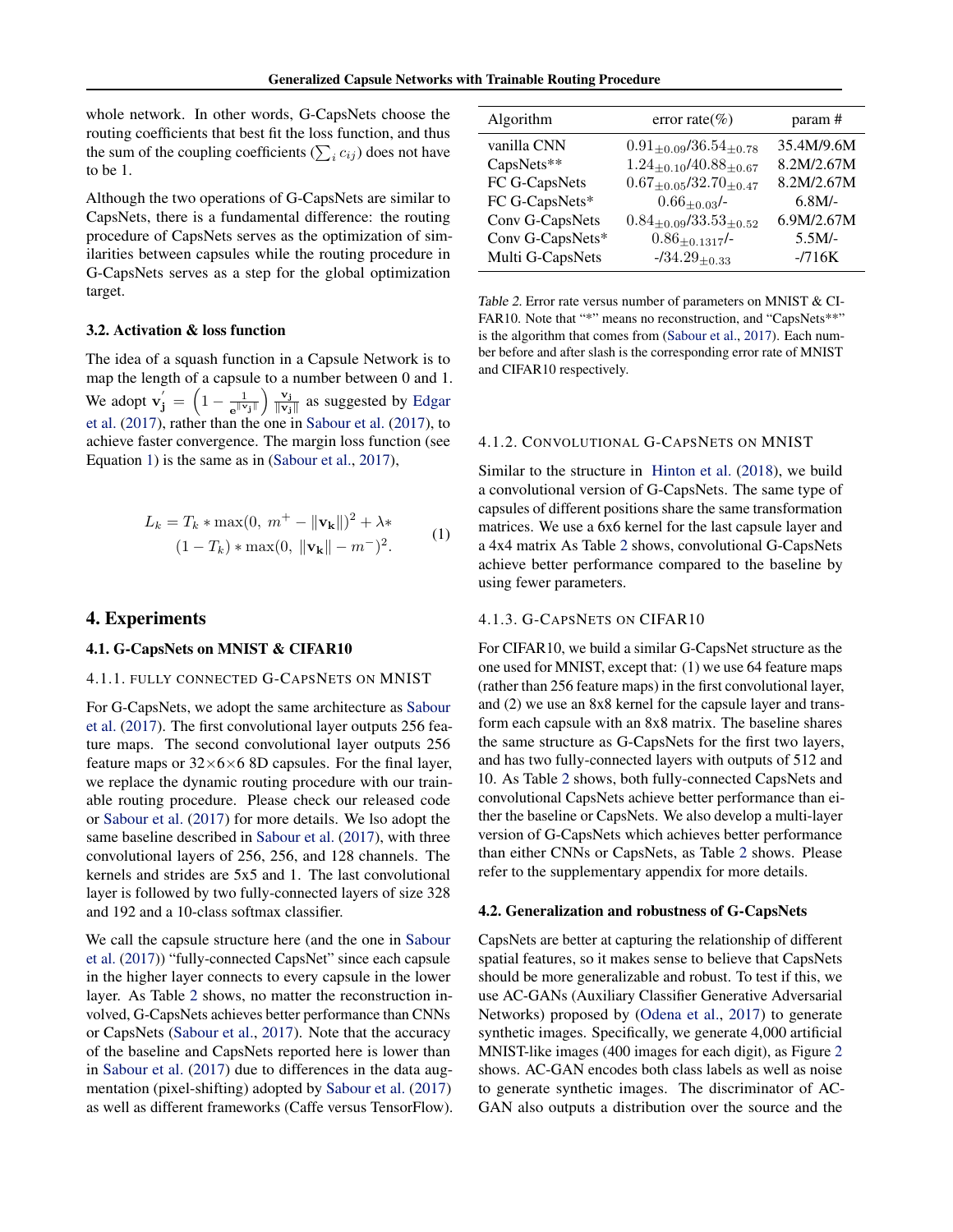Generalized Capsule Networks with Trainable Routing Procedure

<span id="page-3-0"></span>

|        | Error rate $(\% )$ |               |                 |  |
|--------|--------------------|---------------|-----------------|--|
| Epochs | <b>Baseline</b>    | FC G-CapsNets | Conv G-CapsNets |  |
|        | 19.800             | 23.500        | 19.725          |  |
| 2      | 5.600              | 3.250         | 4.050           |  |
| 3      | 0.725              | 0.000         | 0.700           |  |
| 4      | 0.001              | 0.000         | 0.000           |  |
| 5      | 0.003              | 0.000         | 0.001           |  |

Table 3. Error rate on MNIST-like images generated by AC-GAN [\(Odena et al.,](#page-4-0) [2017\)](#page-4-0), for the baseline (35.4M parameters), fully-connected G-CapsNets (6.8M parameters), and convolutaional G-CapsNets (5.5M parameters).

class labels (please refer to the original paper for details). The discriminator contains four convolutional layers with 32, 64, 128, and 256 feature maps. Each convolutional layer is followed by a leaky ReLU layer and a dropout layer. The generator first uses a fully-connected layer to map the latent vector (100, 1) to a (3, 3, 384) tensor, then up-samples the tensor to a (7, 7, 192) tensor, a (14, 14, 96) tensor and a (28, 28, 1) tensor. The learning rate (2e-4) and beta1 (0.5) are those recommended by [Radford et al.](#page-4-0) [\(2015\)](#page-4-0).

These images are generally recognizable for humans but not the same as the original images in MNIST (in terms of distribution) since they are generated in the early stage of AC-GAN. These two properties make these images useful for testing generalization.

The underlying assumption of CapsNets is that they are better at capturing the spatial features in an image and thus need far fewer parameters than standard neural networks. As Table 3 shows, both the fully connected version and convolution version of G-CapsNets achieve better performance than the baseline, which uses more parameters. However, both the baseline and G-CapsNets show no significant difference when the number of epochs is larger than 3. We argue this is because the generated images have already converged to the same distribution as in MNIST. Note that it makes more sense to compare the performance over three network structures rather than across epochs since the generated images vary each time.

### 4.3. The robustness of G-CapsNets on black box attack

[Hinton et al.](#page-4-0) [\(2018\)](#page-4-0) found that CapsNets are comparable to CNNs regarding robustness to black-box attacks despite using fewer parameters. Our experiments also support this claim. Specifically, we adopt LeNet as the substitute model to generate perturbations for each test image (10K testing images in MNIST) based on FSGM [\(Goodfellow et al.](#page-4-0) [\(2015\)](#page-4-0)). We restrict the maximum perturbation of each pixel to be 8 ( $L_{\infty} \leq 8$ ). We found that the accuracy of the baseline, the fully-connected G-CapsNets, and the convolutional G-CapsNets drop sharply to 11.35%, 8.92%, and 11.35%,



Figure 2. The generated MNIST-like images. From top to bottom, the number of training epochs is 1, 2, 3, 4 and 5.

respectively, after the attack. This suggests that G-CapsNets are as vulnerable as standard neural networks.

### 4.4. The robustness of G-CapsNets on white-box attack

[Hinton et al.](#page-4-0) [\(2018\)](#page-4-0) found that CapsNets are robust to whitebox adversarial attack due to numerical instability ( [Nayebi](#page-4-0) [& Ganguli](#page-4-0) [\(2017\)](#page-4-0)) as well as the smaller percentage of zero values in the gradient. However, their testing was based on FGSM [\(Goodfellow et al.,](#page-4-0) [2015\)](#page-4-0) which is not a strong attack technique. Inspired by Universal Adversarial Perturbations [\(Moosavi Dezfooli et al.,](#page-4-0) [2017\)](#page-4-0), we trained a generative model to generate universal perturbations during training (offline), and then applied the generated perturbations to all testing images. We found that G-CapsNets do not show stronger robustness to the attack. Please check the supplementary appendix for more details.

# 5. Conclusion

G-CapsNets incorporate the capsule routing procedure into the overall optimization process, avoiding the need to set routing times for each capsule layer. The two versions of G-CapsNets, fully-connected G-CapsNets and convolutional G-CapsNets, achieve better performance on MNIST and CI-FAR10 compared to both CNNs and CapsNets. G-CapsNets also show good scalability as well as generalization ability. Finally, we evaluated the robustness of G-CapsNets against both the white-box attack and black-box attack, and found that G-CapsNets are vulnerable to both types of attacks.

# References

- Duarte, K., Rawat, Y. S., and Shah, M. Videocapsulenet: A simplified network for action detection. *CoRR*, abs/1805.08162, 2018. URL [http://arxiv.org/](http://arxiv.org/abs/1805.08162) [abs/1805.08162](http://arxiv.org/abs/1805.08162).
- Edgar, X., Selina, B., and Yang, J. Capsule network performance on complex data. *CoRR*, 2017. URL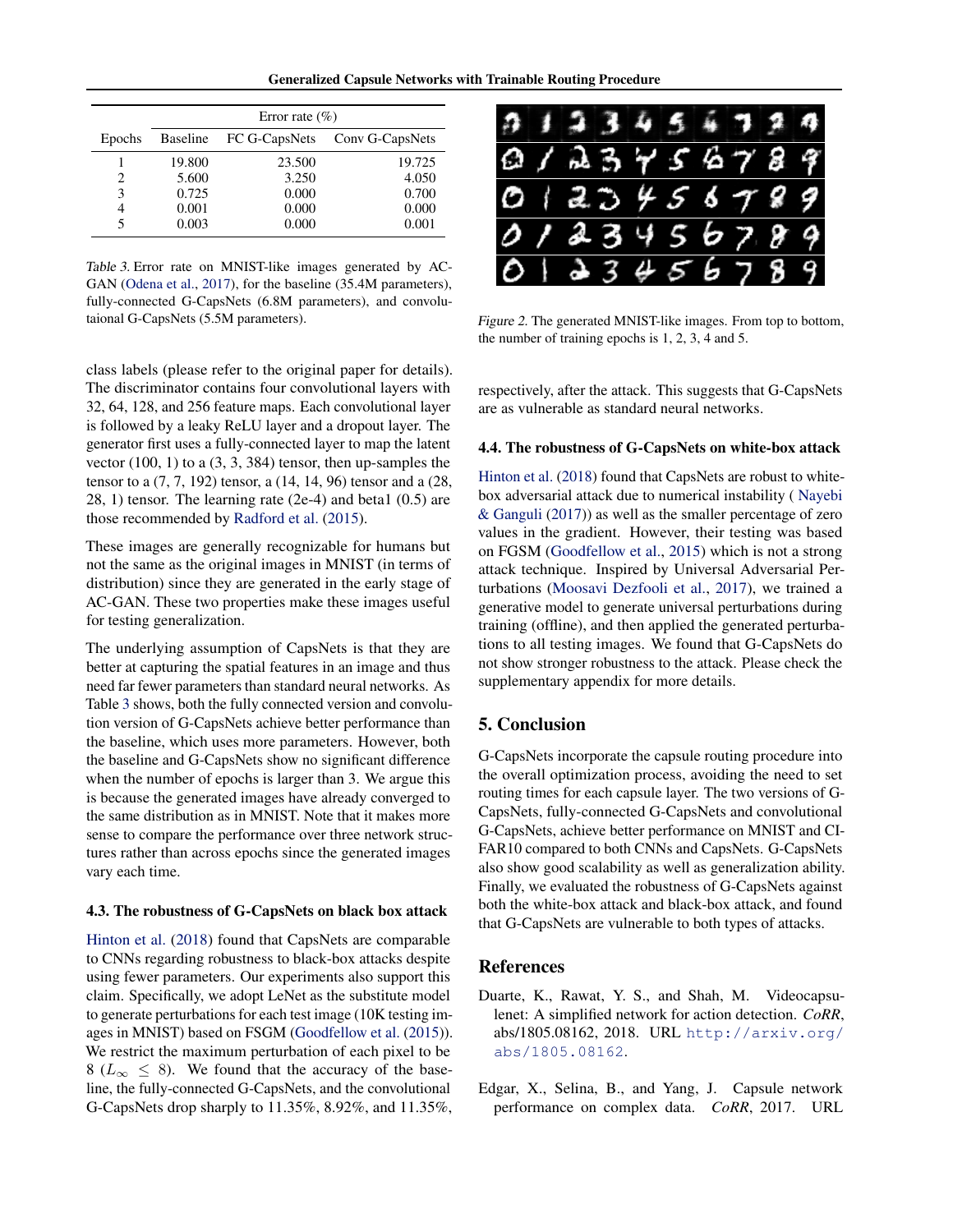<span id="page-4-0"></span><https://arxiv.org/abs/1712.03480>.

- Goodfellow, I., Shlens, J., and Szegedy, C. Explaining and harnessing adversarial examples. In *International Conference on Learning Representations*, 2015. URL <http://arxiv.org/abs/1412.6572>.
- Hinton, G. E., Sabour, S., and Frosst, N. Matrix capsules with EM routing. In *International Conference on Learning Representations*, 2018. URL [https://](https://openreview.net/forum?id=HJWLfGWRb) [openreview.net/forum?id=HJWLfGWRb](https://openreview.net/forum?id=HJWLfGWRb).
- Jaiswal, A., AbdAlmageed, W., Wu, Y., and Natarajan, P. CapsuleGAN: Generative Adversarial Capsule Network. *CoRR*, February 2018.
- Krizhevsky, A., Nair, V., and Hinton, G. Cifar-10. URL [http://www.cs.toronto.edu/˜kriz/cifar.](http://www.cs.toronto.edu/~kriz/cifar.html) [html](http://www.cs.toronto.edu/~kriz/cifar.html).
- LeCun, Y. and Cortes, C. MNIST handwritten digit database. 1998. URL [http://yann.lecun.com/](http://yann.lecun.com/exdb/mnist/) [exdb/mnist/](http://yann.lecun.com/exdb/mnist/).
- Lecun, Y., Bottou, L., Bengio, Y., and Haffner, P. Gradientbased learning applied to document recognition. *Proceedings of the IEEE*, 86(11):2278–2324, Nov 1998. ISSN 0018-9219. doi: 10.1109/5.726791.
- LeCun, Y., Huang, F., and Bottou, L. Learning methods for generic object recognition with invariance to pose and lighting. In *IEEE Conference on Computer Vision and Pattern Recognition*, 2004.
- Li, H., Guo, X., Dai, B., Ouyang, W., and Wang, X. Neural network encapsulation. *ECCV*, 2018.
- Liu, W., Barsoum, E., and Owens, J. D. Object localization and motion transfer learning with capsules. *CoRR*, abs/1805.07706, 2018. URL [http://arxiv.org/](http://arxiv.org/abs/1805.07706) [abs/1805.07706](http://arxiv.org/abs/1805.07706).
- Marchisio, A., Nanfa, G., Khalid, F., Abdullah Hanif, M., Martina, M., and Shafique, M. CapsAttacks: Robust and Imperceptible Adversarial Attacks on Capsule Networks. *CoRR*, art. arXiv:1901.09878, Jan 2019.
- Moosavi Dezfooli, S. M., Fawzi, A., Fawzi, O., and Frossard, P. Universal adversarial perturbations. *Proceedings of 2017 IEEE Conference on Computer Vision and Pattern Recognition (CVPR)*, pp. 9, 2017. doi: 10.1109/Cvpr.2017.17. URL [http://infoscience.](http://infoscience.epfl.ch/record/226156) [epfl.ch/record/226156](http://infoscience.epfl.ch/record/226156).
- Nayebi, A. and Ganguli, S. Biologically inspired protection of deep networks from adversarial attacks. *CoRR*, March 2017.
- O' Neill, J. Siamese Capsule Networks. *CoRR*, May 2018.
- Odena, A., Olah, C., and Shlens, J. Conditional image synthesis with auxiliary classifier GANs. In Precup, D. and Teh, Y. W. (eds.), *Proceedings of the 34th International Conference on Machine Learning*, volume 70 of *Proceedings of Machine Learning Research*, pp. 2642–2651, International Convention Centre, Sydney, Australia, 06– 11 Aug 2017. PMLR. URL [http://proceedings.](http://proceedings.mlr.press/v70/odena17a.html) [mlr.press/v70/odena17a.html](http://proceedings.mlr.press/v70/odena17a.html).
- Radford, A., Metz, L., and Chintala, S. Unsupervised representation learning with deep convolutional generative adversarial networks. *CoRR*, abs/1511.06434, 2015. URL <http://arxiv.org/abs/1511.06434>.
- Rawlinson, D., Ahmed, A., and Kowadlo, G. Sparse unsupervised capsules generalize better. *CoRR*, abs/1804.06094, 2018. URL [http://arxiv.org/](http://arxiv.org/abs/1804.06094) [abs/1804.06094](http://arxiv.org/abs/1804.06094).
- Sabour, S., Frosst, N., and Hinton, G. E. Dynamic routing between capsules. *CoRR*, abs/1710.09829, 2017. URL <http://arxiv.org/abs/1710.09829>.
- Wang, D. and Liu, Q. An optimization view on dynamic routing between capsules, 2018. URL [https:](https://openreview.net/forum?id=HJjtFYJDf) [//openreview.net/forum?id=HJjtFYJDf](https://openreview.net/forum?id=HJjtFYJDf).
- Yoon, J. Adversarial Attack to Capsule Networks, November 2017. URL [https://github.com/](https://github.com/jaesik817/adv_attack_capsnet) [jaesik817/adv\\_attack\\_capsnet](https://github.com/jaesik817/adv_attack_capsnet).